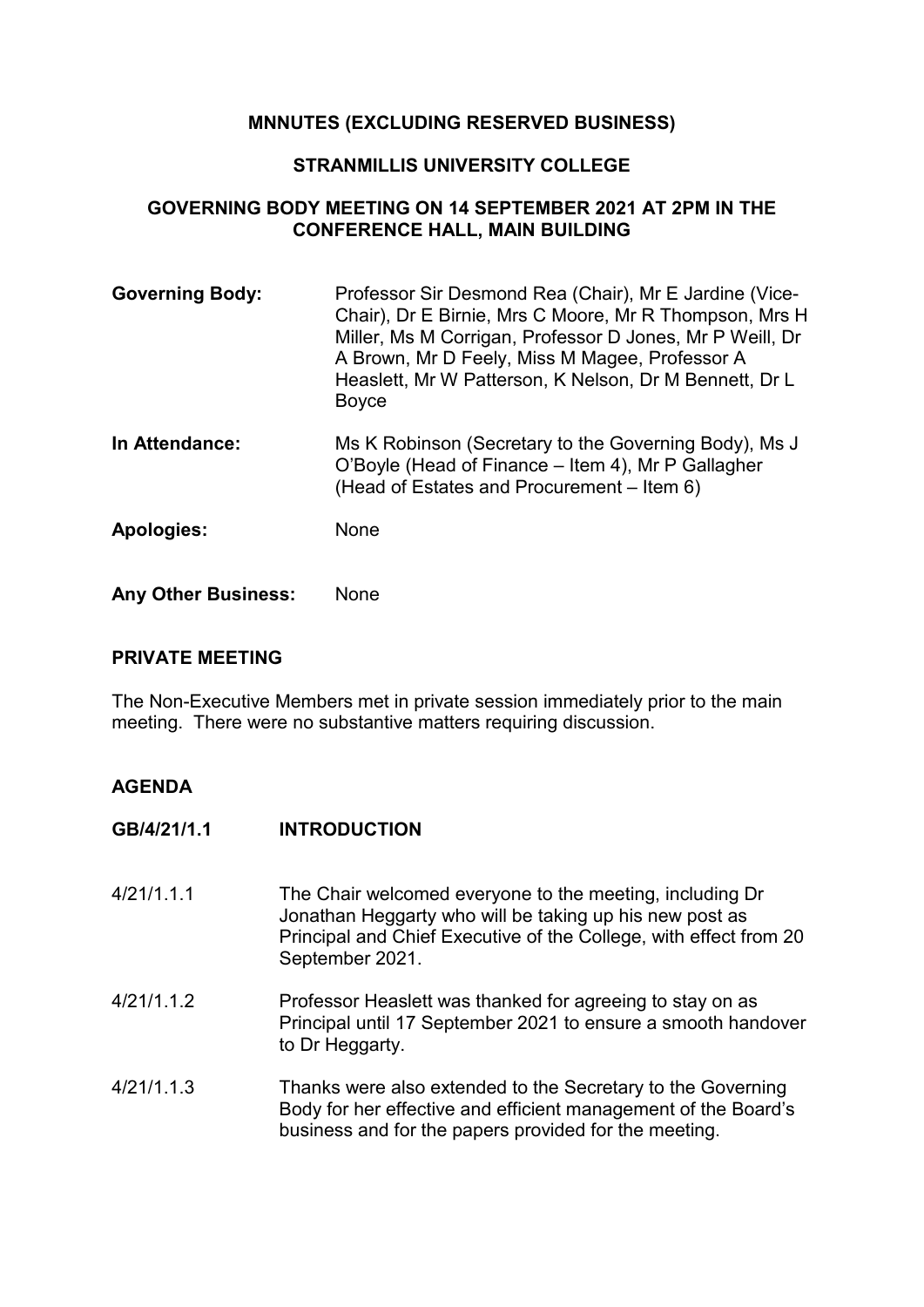| GB4/21/1.2  | <b>APOLOGIES</b>                                                                                                                                                                   |
|-------------|------------------------------------------------------------------------------------------------------------------------------------------------------------------------------------|
| 4/21/1.2.1  | There were no apologies.                                                                                                                                                           |
| GB/4/21/1.3 | <b>CONFLICTS OF INTEREST</b>                                                                                                                                                       |
| 4/21/1.3.1  | No conflicts of interest were declared.                                                                                                                                            |
| GB/4/21/1.4 | <b>ANY OTHER BUSINESS</b>                                                                                                                                                          |
| 4/21/1.4.1  | There was no other business to discuss, other than that included<br>on the Agenda.                                                                                                 |
| GB/4/21/2   | <b>MINUTES OF THE MEETING ON 22 JUNE 2021 AND</b><br><b>MATTERS ARISING, INCLUDING ACTION POINTS</b>                                                                               |
| 4/21/2.1    | The Minutes of the previous meeting on 22 June 2021 were<br>agreed.                                                                                                                |
| 4/21/2.2    | All Action Points from previous meetings had been cleared.                                                                                                                         |
|             | <b>Matters Arising</b>                                                                                                                                                             |
| 4/21/2.3    | The Principal and the Chair provided Members with an update<br>on the Permanent Secretary's visit to the College on 7<br>September 2021. The visit provided an opportunity for the |

September 2021. The visit provided an opportunity for the Permanent Secretary to view the capital works that had been undertaken on campus, including the refurbishment of Nendrum Halls. An update on the Sports Pitches Project was also provided and the visit provided an opportunity to discuss what Central Building would look like if it was refurbished.

4/21/2.4 Members noted the update provided by the Principal on the Property Maintenance Framework. A new risk had been identified with regard to the challenges experienced with having to avail of the Pan Government Property Maintenance Framework (PMF'19). There has been ongoing liaison with the Permanent Secretary and Departmental officials over the summer. This resulted in a meeting with the Head of Property Services on 1 September to discuss the restoration of the 2017 derogation for a temporary period until the CONCERTO system is fully embedded. On the 9 September 2021 the College received correspondence from the Chief Executive of CPD to state that the current contractor, Grahams, wishes to retain the current contracted processes because they are facilitating 'Go Live' on the Concerto Reactive module for the Department of Finance (DoF). CDP has offered the College the opportunity to move ahead with on boarding for reactive, PPM and Remedial modules of the new Concerto system possibly at the end of October 2021. The College has accepted this offer and will keep the implementation under review.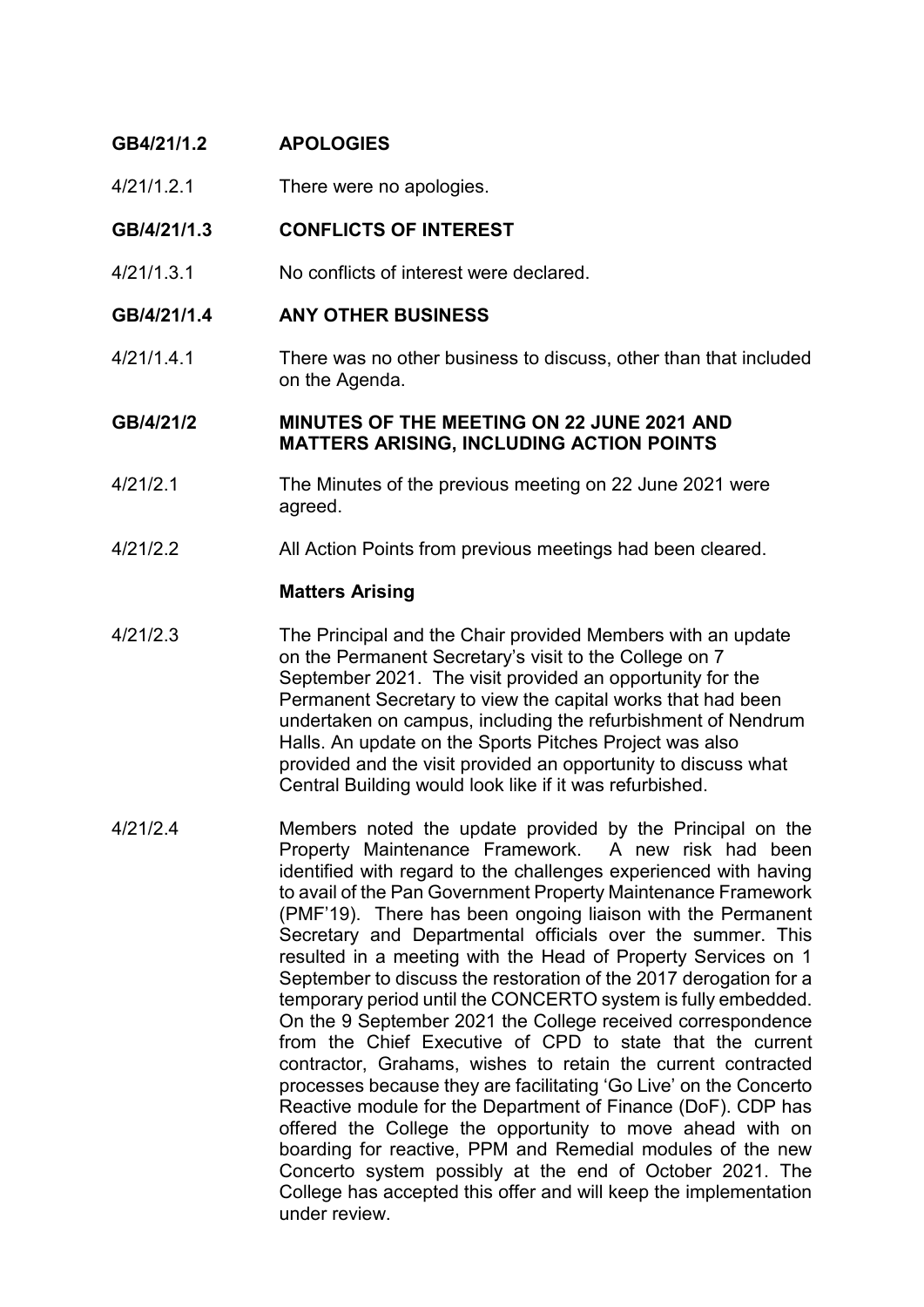4/21/2.5 There were no other matters arising.

### **GB/4/21/3 COMMITTEE REPORTS**

#### **Audit and Risk Assurance Committee (ARAC) 8 July 2021**

- 4/21/3.1 Members received an overview from the Chair of ARAC on the discussions that had taken place at the ARAC meeting on 8 July 2021. Members noted the following:
	- That the meeting had been moved into July 2021 to facilitate completion of the 2020-21 Internal Audit Programme.
	- That the annual meeting had taken place between the Chair and the Principal with other Members of the Committee present. Discussions took place around the following:
		- The effectiveness of the relationships between the College and the Internal Auditors.
		- The good progress that had been made on 'Followup Reviews and the good standard of Internal Audit Reports overall.
		- The maturity of control of risks and effectiveness of the College's Risk Management arrangements, including the review of the Risk Management Policy, Risk Appetite Statement and Reporting arrangements which had taken place.
		- The effectiveness of the management by the College of the COVID-19 situation and the importance of considering lessons learned. The latter will be considered in the context of Business Continuity Planning, a review of which is to be undertaken by the Head of Finance.
		- The positive feedback from students on the College's management of the Pandemic.
		- The importance to support staff and students in the transition out of the Pandemic and that wellbeing is ensured. In this respect the Committee indicated that Student Support funding which had been applied for would be helpful.
		- That the Committee had undertaken its annual Effectiveness Review. A suggestion that the Committee could perhaps consider how learning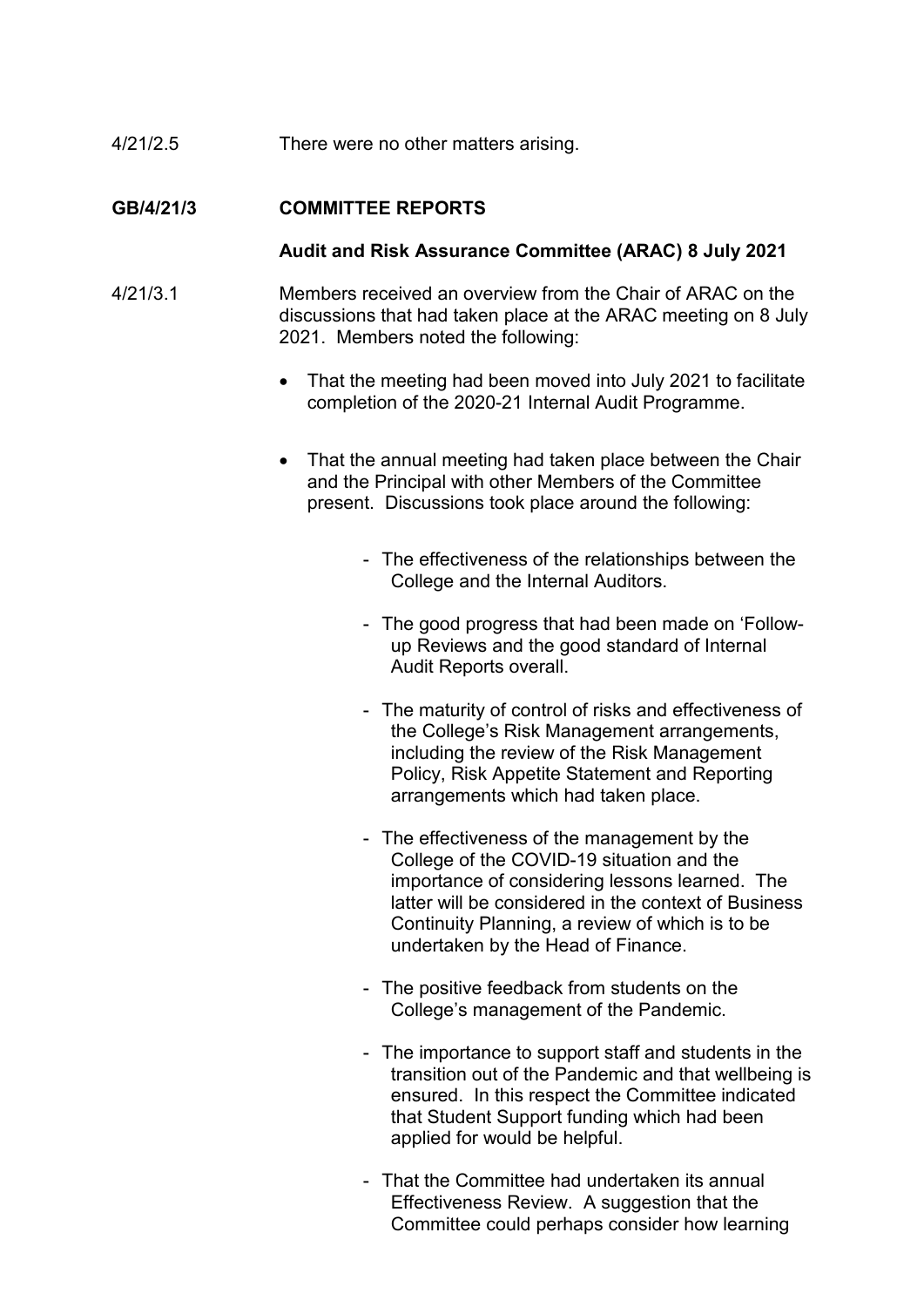from research conducted by the College is fed back into the education system and what the College should be specialising in in terms of research would be worthy of further discussion.

- That the Committee had approved the External Audit Strategy.
- That the Committee had requested further information via Internal Audit on Cyber-Security.
- That the Committee had emphasised that all staff who have not completed compulsory Data Protection Training, should be reminded to do so.
- That overall Satisfactory Assurance has been awarded for the 2020-21 year following completion of the Internal Audit Programme.
- The Committee was content with the Corporate Risk Register and the changes proposed to the Risk Management Policy.
- That the Department had informed the Committee that the work to develop a new Partnership Agreement with the College had not yet started.

### **Education Committee 30 July 2021**

- 4/21/3.2 Members received an overview from the Chair of the Education Committee of the discussions that had taken place under Reserved Business at the Committee meeting on 30 July 2021.
- 4/21/3.3 The Business Case which was considered at the meeting was approved by the Governing Body. The final draft included for consideration takes account of the discussions and comments by the Education Committee. The Committee has agreed that a worthwhile case has been made, it has approved the content and is also content with the philosophy, objectives and logical structure of the proposal.

#### **GB/4/21/4 FINANCE REPORT INCLUDING JUNE 2021 MANAGEMENT ACCOUNTS AND DRAFT BUDGET**

4/21/4.1 The Head of Finance provided an overview of the June 2021 Management Accounts. Members noted the detail provided in the Paper.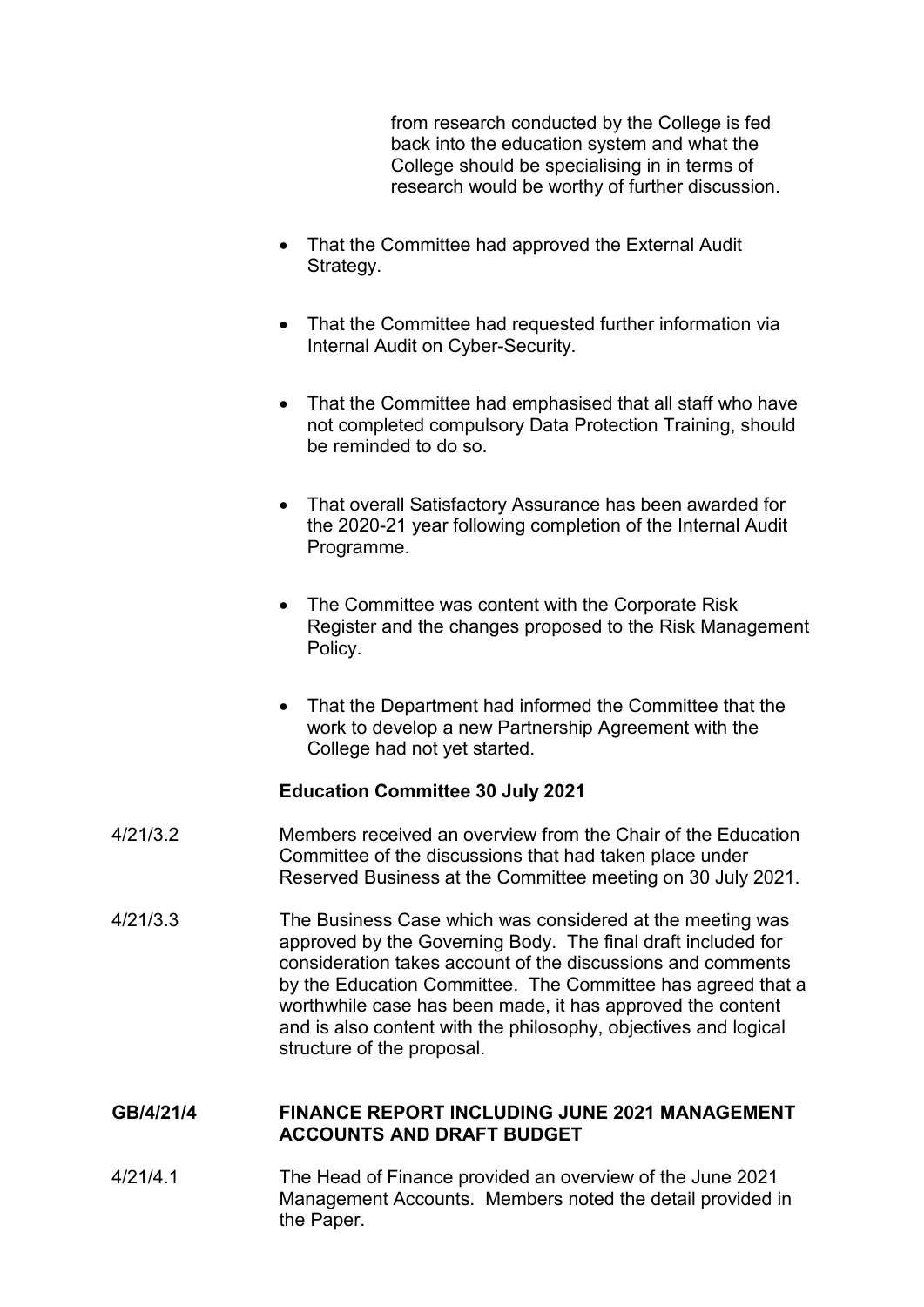- 4/21/4.2 Members congratulated the College for keeping costs under control.
- 4/21/4.3 In terms of the reduced income of the Hospitality, Accommodation and Conferencing Services, Members noted that the Ad-Hoc Group established to review this area would continue with its work in the current year.
- 4/21/4.4 The draft Budget for 2021-22 was discussed.
- 4/21/4.5 Members noted the key assumptions upon which the draft figures were based as well as the potential financial position for the three subsequent years' that might arise based on the assumptions used.
- 4/21/4.6 Members noted that Budget setting for 2021-22 still remains a challenge, as September is a key month for firming up on student enrolments and halls occupancy information for the more accurate estimation of key sources of income. However, given the information available at the time of preparation, an operational surplus for 2021-22 is predicted.
- 4/21/4.7 Members noted that there remains a risk that income will be negatively impacted by COVID-19 restrictions during 2021-22. In this respect DfE invited NI HEI's to submit bids for 2021-22 COVID-19 risk mitigation funding as set out in the Paper. In this regard, Members noted that DfE has recently advised the College that *'there is both sufficient budget cover and cash cover currently in place for the spend being bid for, and on that basis the Department is unable to progress the bid any further at this time'*.
- 4/21/4.8 The Committee noted the clarification provided by the Head of Finance on:
	- the expected increase in National Insurance Contributions;
	- the potential for increases in Bank charges;
	- the impact of the Comprehensive Spending Review on DfE's Budget which is likely to be known in mid to late November 2021; and
	- the current position with regard to the uptake of Halls accommodation which is that Halls are currently fully booked and that there is a waiting list;
- 4/21/4.9 The Chair of the HR & Remuneration Committee informed the Head of Finance that a Budget will be needed for Governor Training once a survey of Governor Training Needs is completed. The Governing Body agreed that the Chair of the Finance & General Purposes Committee will liaise with the Head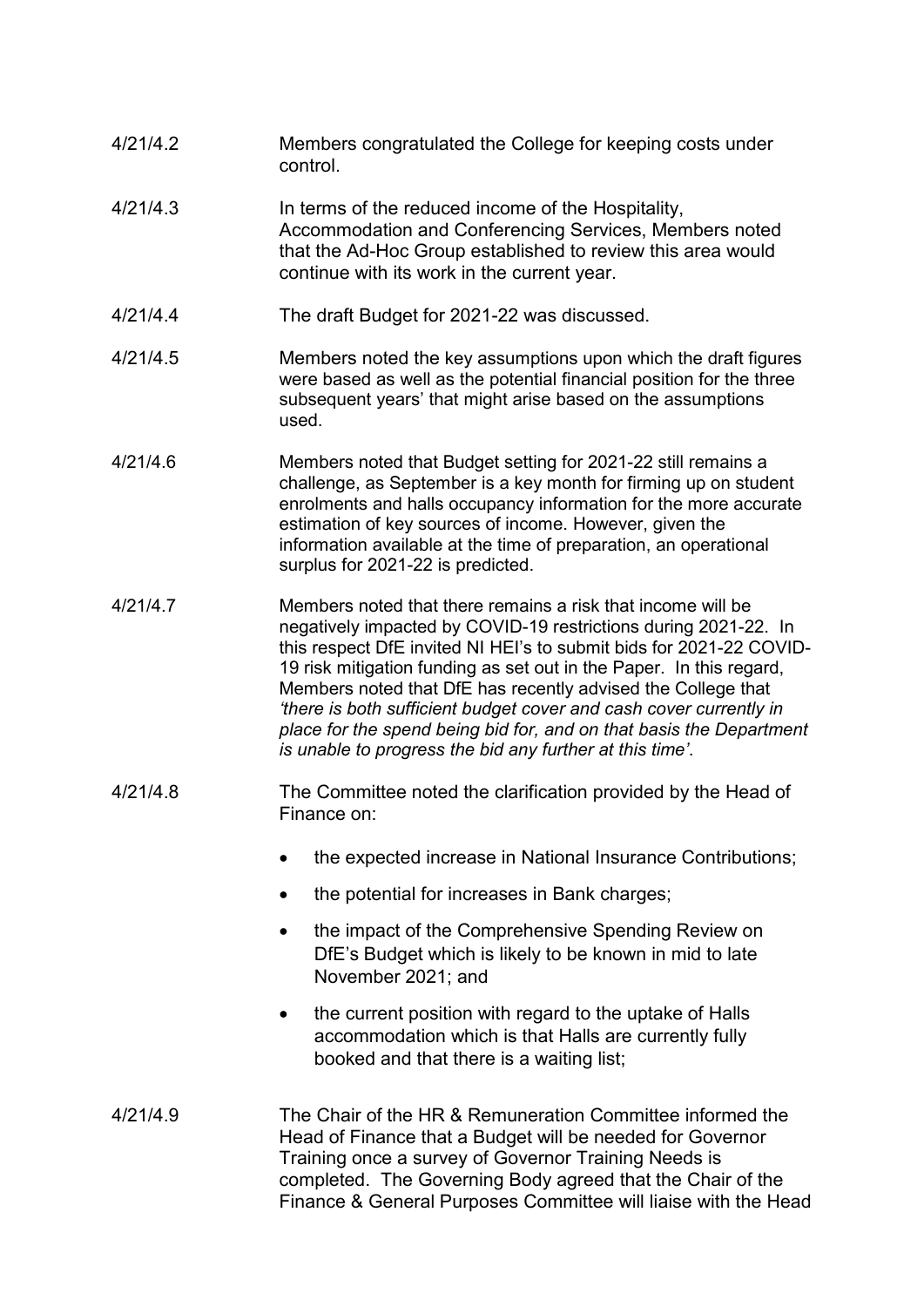of Finance when costs have been calculated with a view to securing an appropriate level of Budget to take training forward.

- 4/21/4.10 In conclusion, of the discussions, and following the proposal by the Chair of the Finance & General Purposes Committee which was seconded by the Chair of ARAC, the Budget for 2021-22 was approved.
- 4/21/4.11 The Governing Body thanked the Head of Finance for her Report.

### **GB/4/21/5 GOVERNING BODY FORWARD WORKPLAN 2021-22**

4/21/5.1 The Governing Body Workplan for 2021-22 as submitted by the Secretary, was approved.

### **GB/4/21/6 REVIEW OF GOVERNING BODY OPERATING FRAMEWORK AND MEMBERSHIP OF COMMITTEES**

- 4/21/6.1 Amendments to the Governing Body's Operating Framework, including revised procedures for the election of the Staff Representatives on the Governing Body, as set out in the Paper from the Secretary, were approved.
- 4/21/6.2 The Governing Body also approved the proposed changes to Committee Membership as proposed by the Chair.

### **GB/4/21/7 REVIEW OF GOVERNING BODY STANDING ORDERS**

4/21/7.1 The Governing Body approved minor changes to its Standing Orders as proposed by the Secretary.

### **GB/4/21/8 REVIEW OF GOVERNING BODY'S CODE OF CONDUCT**

4/21/8.1 The Governing Body approved a number of minor changes to its Code of Conduct as well as the inclusion of updated Guidance on Declaration of Interests. Members noted that the Secretary would be liaising with Members to update their Declarations for the 2021-22 Register of Interests.

#### **GB/4/21/9 PROGRESS AGAINST KEY PERFORMANCE INDICATORS FOR 2020-21**

GB/4/21/9.1 The Governing Body endorsed a report from the Principal on progress against Key Performance Indicator (KPI) targets during 2020-21. A good overall position was achieved in spite of the impact of COVID-19 on the achievement of some targets. Congratulations were extended to all staff for the good performance.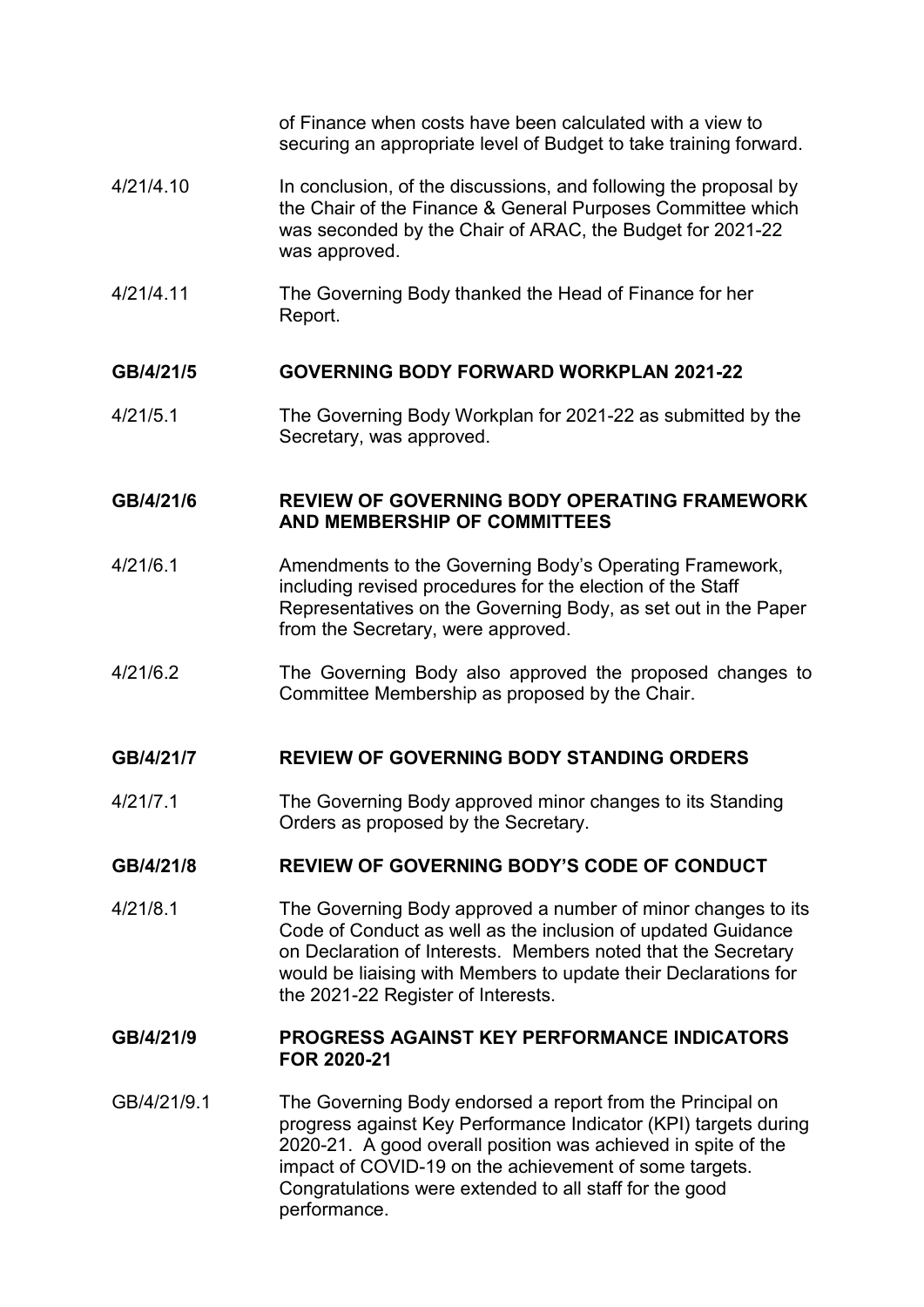## **GB/4/21/10 CENTENARY CELEBRATION STRATEGY**

- 4/21/10.1 The Principal provided an overview of the proposed Centenary Celebration Strategy and extended her thanks for the inputs from Staff and Mr Weil who had contributed to the development of the Strategy. Members noted that planning will now need to commence to implement the Strategy and that an additional resource will be needed to take the Strategy forward and to flesh out the Plans.
- 4/21/10.2 The Governing Body endorsed the Strategy.

### **GB/4/21/11 PRINCIPAL'S REPORT**

- 4/21/11.1 Members noted the following updates from the Principal in respect to:
	- The management of COVID-19;
	- the Plans for opening up the Campus in the 2021-22 Academic Year. The principles guiding the planning activity continue to be:
		- the health, welfare and safety of our College community;
		- the continued provision of a high-quality learning and teaching experience for all students, and the maintenance of quality standards; and
		- the continued provision of a high-quality educational experience for all students.
	- the National Student Survey (NSS) results 2021, which scored, lower than last year; reflecting lower results in the UK as a whole. The Governing body acknowledged the internal feedback from students that the sense of loss of community has been deeply felt by students and staff. The Governing Body congratulated staff and students for the work that was undertaken 2021 in what were very difficult circumstances.
	- the Graduate Outcomes Report:
	- the success of the college's Careers and Employability Service, which achieved the Association of Graduate Careers Advisory Services (AGCAS) Membership Quality Standard. Members extended their thanks to Ms Joanne Doherty, Careers & Employability Officer, with the support from Dr Ken Gibson for taking forward this initiative, which assists in the continued articulation of the College's services and standards to all stakeholders; and